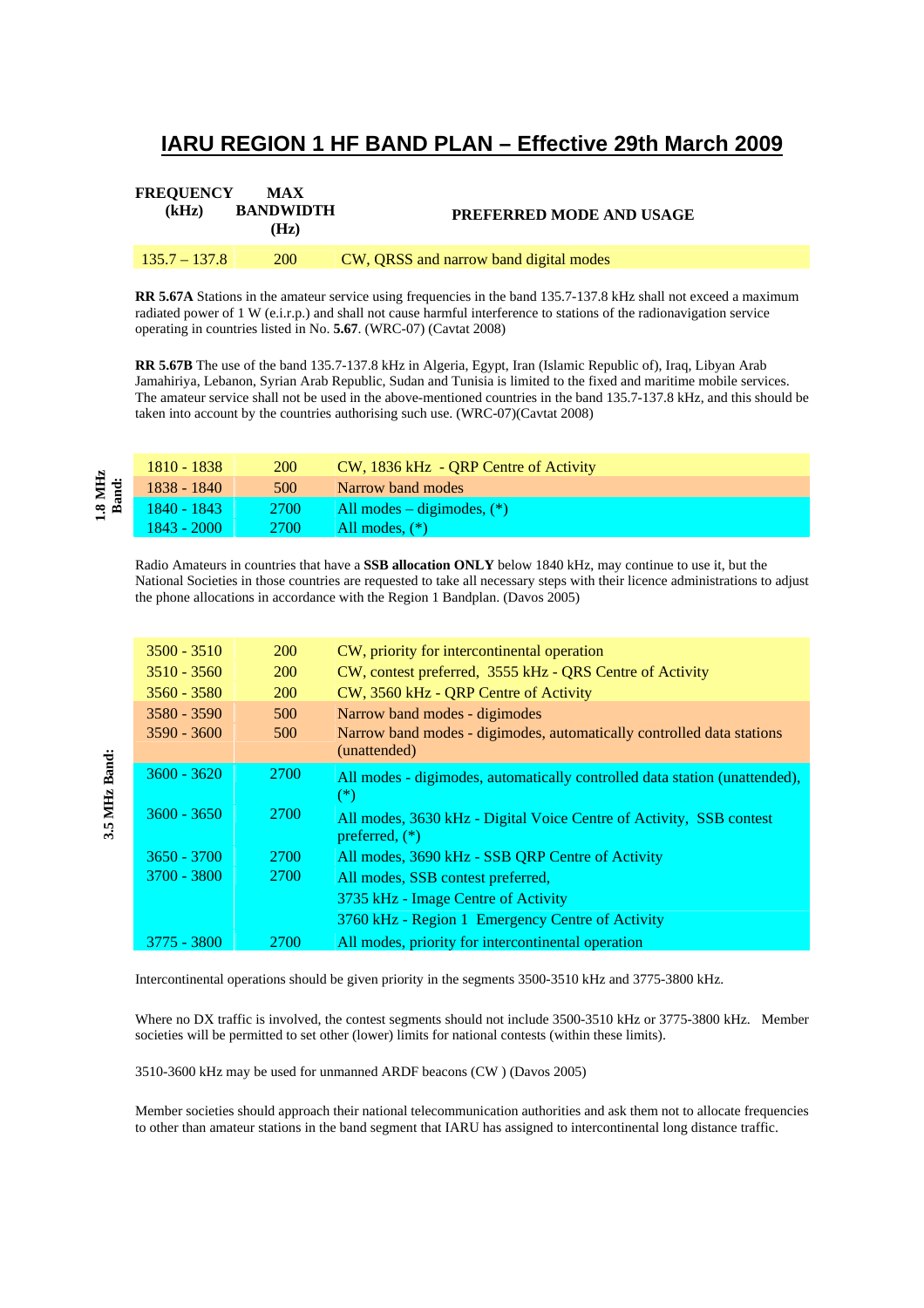|             | $7000 - 7025$ | <b>200</b>  | CW, contest preferred                                                                 |
|-------------|---------------|-------------|---------------------------------------------------------------------------------------|
|             | $7025 - 7040$ | <b>200</b>  | CW, 7030 kHz - QRP Centre of Activity                                                 |
|             | 7040 - 7047   | 500         | Narrow band modes - digimodes                                                         |
|             | 7047 - 7050   | 500         | Narrow band modes – digimodes, automatically controlled data stations<br>(unattended) |
|             | $7050 - 7053$ | <b>2700</b> | All modes - digimodes, automatically controlled data stations (unattended) (*)        |
|             | $7053 - 7060$ | 2700        | All modes - digimodes                                                                 |
| 7 MHz Band: | $7060 - 7100$ | 2700        | All modes, SSB contest preferred                                                      |
|             |               |             | 7070 kHz - Digital Voice Centre of Activity                                           |
|             |               |             | 7090 kHz - SSB QRP Centre of Activity                                                 |
|             | $7100 - 7130$ | 2700        | All modes, 7110 kHz – Region 1 Emergency Centre of Activity                           |
|             | 7130 - 7200   | 2700        | All modes, SSB contest preferred, 7165 kHz - Image Centre of Activity                 |
|             | $7175 - 7200$ | 2700        | All modes, priority for intercontinental operation                                    |
|             |               |             |                                                                                       |

|  | $\approx \frac{3}{2}$ $\frac{10100 - 10140}{10140 - 10150}$ 200 CW, 10116 kHz - QRP Centre of Activity |
|--|--------------------------------------------------------------------------------------------------------|

SSB may be used during emergencies involving the immediate safety of life and property and only by stations actually involved in the handling of emergency traffic.

The band segment 10120 kHz to 10140 kHz may be used for SSB transmissions in the area of Africa south of the equator during local daylight hours.

News bulletins on any mode should not be transmitted on the 10 MHz band.

| $14000 - 14060$ | <b>200</b>  | CW, contest preferred, 14055 kHz - QRS Centre of Activity                             |
|-----------------|-------------|---------------------------------------------------------------------------------------|
| 14060 - 14070   | <b>200</b>  | CW, 14060 kHz - QRP Centre of Activity                                                |
| 14070 - 14089   | 500         | Narrow band modes - digimodes                                                         |
| 14089 - 14099   | 500         | Narrow band modes - digimodes, automatically controlled data stations<br>(unattended) |
| 14099 - 14101   |             | <b>IBP</b> , exclusively for beacons                                                  |
| $14101 - 14112$ | <b>2700</b> | All modes - digimodes, automatically controlled data stations (unattended)            |
| 14112 - 14125   | 2700        | All modes                                                                             |
| 14125 - 14300   | <b>2700</b> | All modes, SSB contest preferred,                                                     |
|                 |             | 14130 kHz - Digital Voice Centre of Activity                                          |
|                 |             | 14195 kHz $\pm$ 5 kHz - Priority for Dxpeditions                                      |
|                 |             | 14230 kHz - Image Centre of Activity                                                  |
|                 |             | 14285 kHz - SSB ORP Centre of Activity                                                |
| 14300 - 14350   | <b>2700</b> | All modes, 14300 kHz - Global Emergency centre of activity                            |
|                 |             |                                                                                       |

| 18068 - 18095   | <b>200</b> | CW, 18086 kHz - QRP Centre of Activity                                     |
|-----------------|------------|----------------------------------------------------------------------------|
| 18095 - 18105   | 500        | Narrow band modes - digimodes                                              |
| 18105 - 18109   | 500        | Narrow band modes - digimodes, automatically controlled data stations      |
|                 |            | (unattended)                                                               |
| 18109 - 18111   |            | <b>IBP, exclusively for beacons</b>                                        |
| $18111 - 18120$ | 2700       | All modes - digimodes, automatically controlled data stations (unattended) |
| $18120 - 18168$ | 2700       | All modes.                                                                 |
|                 |            | 18130 kHz - SSB QRP Centre of Activity                                     |
|                 |            | 18150 kHz - Digital Voice Centre of Activity                               |
|                 |            | 18160 kHz - Global Emergency Centre of Activity                            |
|                 |            |                                                                            |

14 MHz Band: **14 MHz Band:**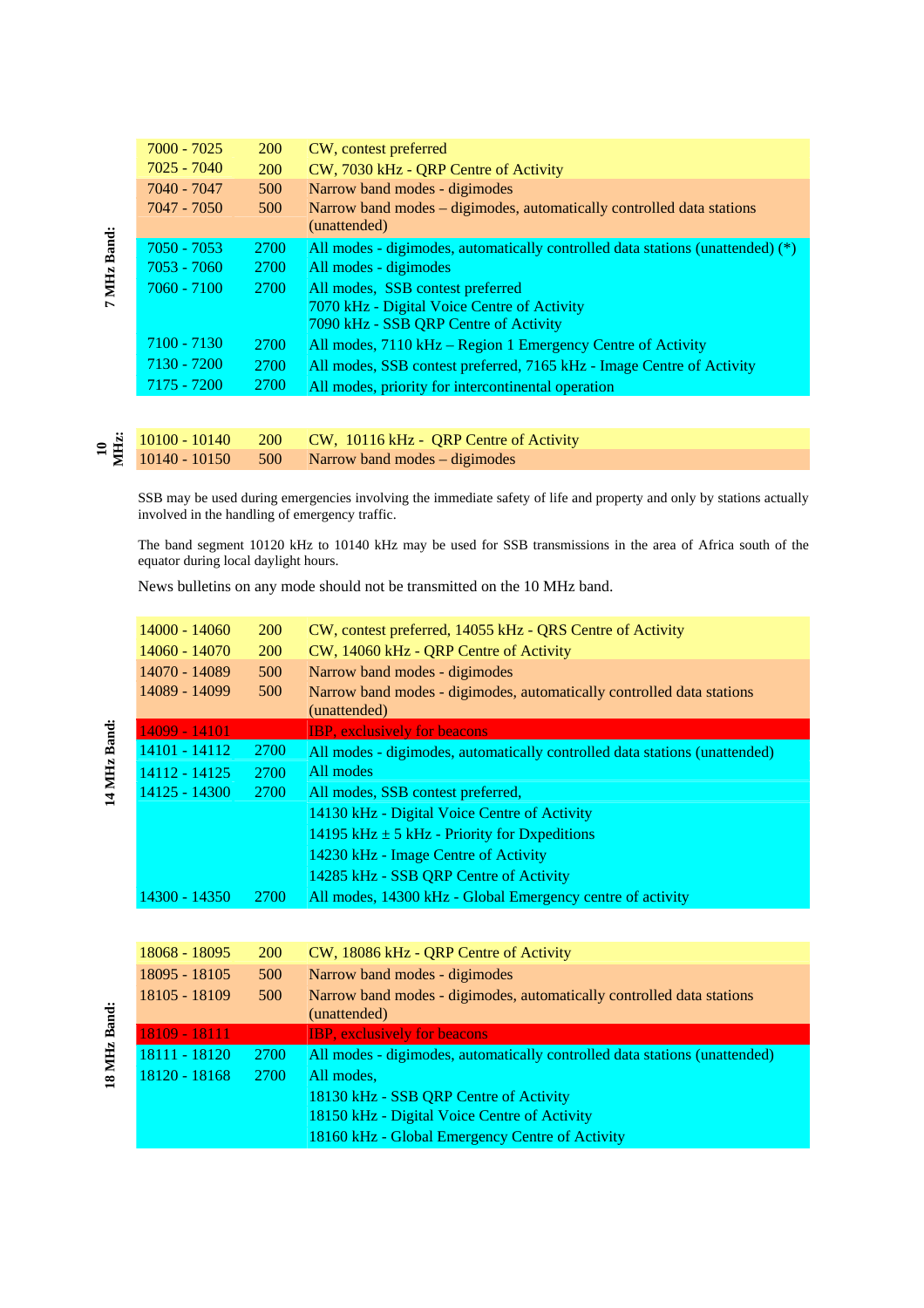| $21000 - 21070$ | <b>200</b>  | CW, 21055 kHz - QRS Centre of Activity<br>21060 kHz - QRP Centre of Activity                 |
|-----------------|-------------|----------------------------------------------------------------------------------------------|
| 21070 - 21090   | 500         | Narrow band modes - digimodes                                                                |
| 21090 - 21110   | 500         | Narrow band modes - digimodes, automatically controlled data stations<br>(unattended)        |
| 21110 - 21120   | <b>2700</b> | All modes (excluding SSB) - digimodes, automatically controlled data stations<br>(unattended |
| 21120 - 21149   | 500         | Narrow band modes                                                                            |
| $21149 - 21151$ |             | <b>IBP, exclusively for beacons</b>                                                          |
| $21151 - 21450$ | 2700        | All modes, 21180 kHz - Digital Voice Centre of Activity                                      |
|                 |             | 21285 kHz - SSB QRP Centre of Activity                                                       |
|                 |             | 21340 kHz - Image Centre of Activity                                                         |
|                 |             | 21360 kHz - Global Emergency Centre of Activity                                              |

| 24890 - 24915  | <b>200</b>  | CW, 24906 kHz - QRP centre of activity                                                |
|----------------|-------------|---------------------------------------------------------------------------------------|
| 24915 - 24925  | 500         | Narrow band modes - digimodes                                                         |
| 24925 - 24929  | 500         | Narrow band modes - digimodes, automatically controlled data stations<br>(unattended) |
| 24929 - 249311 |             | <b>IBP</b> , exclusively for beacons                                                  |
| 24931 - 24940  | 2700        | All modes - digimodes, automatically controlled data stations (unattended)            |
| 24940 - 24990  | <b>2700</b> | All modes, 24960 kHz - Digital Voice Centre of Activity                               |

| 28000 - 28070   | <b>200</b> | CW, 28055 kHz - ORS Centre of Activity<br>28060 kHz - QRP Centre of Activity       |
|-----------------|------------|------------------------------------------------------------------------------------|
| 28070 - 28120   | 500        | Narrow band modes - digimodes                                                      |
| $28120 - 28150$ | 500        | Narrow band modes - digimodes, automatically controlled data stations (unattended) |
| 28150 - 28190   | 500        | Narrow band modes                                                                  |
| 28190 - 28199   |            | <b>IBP</b> , regional time shared beacons                                          |
| 28199 - 28201   |            | <b>IBP</b> , worldwide time shared beacons                                         |
| 28201 - 28225   |            | <b>IBP</b> , continuous duty beacons                                               |
| 28225 - 28300   | 2700       | All modes - beacons                                                                |
| 28300 - 28320   | 2700       | All modes - digimodes, automatically controlled data stations (unattended)         |
| 28320 - 29200   | 2700       | All modes.                                                                         |
|                 |            | 28330 kHz - Digital Voice Centre of Activity                                       |
|                 |            | 28360 kHz - SSB QRP Centre of Activity                                             |
|                 |            | 28680 kHz - Image Centre of Activity                                               |
| 29200 - 29300   | 6000       | All modes - digimodes, automatically controlled data stations (unattended)         |
| 29300 - 29510   | 6000       | Satellite-downlink                                                                 |
| $29510 - 29520$ |            | <b>Guard channel</b>                                                               |
| $29520 - 29550$ | 6000       | All modes - $FM$ simplex $-10$ kHz channels                                        |
| $29560 - 29590$ | 6000       | All modes - FM repeater input (RH1 – RH4)                                          |
| 29600           | 6000       | All modes - FM calling channel                                                     |
| $29610 - 29650$ | 6000       | All modes - $FM$ simplex $-10$ kHz channels                                        |
| $29660 - 29700$ | 6000       | All modes - FM repeater outputs $(RH1 - RH4)$                                      |

 Member societies should advise operators not to transmit on frequencies between 29.3 and 29.51 MHz to avoid interference to amateur satellite downlinks.

 Preferred NBFM operating frequencies on each 10 kHz from 29.210 to 29.290 MHz inclusive should be used. A deviation of  $\pm 2.5$  kHz being used with 2.5 kHz as maximum modulation frequency.

24 MHz Band:  **24 MHz Band:** 

 **21 MHz Band:** 

21 MHz Band: